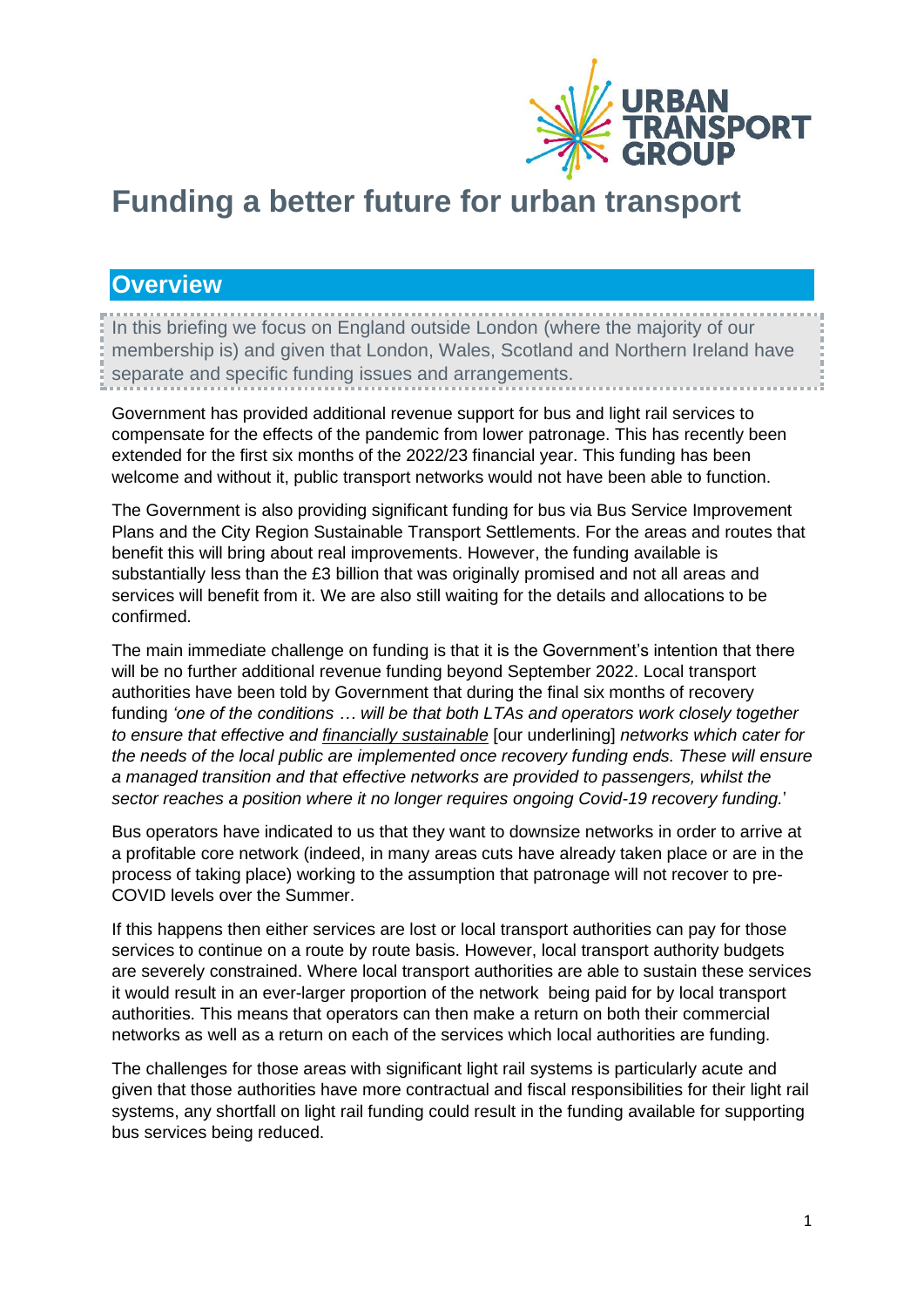

## **The implications of further bus network contraction**

Further shrinking of the bus network would not serve the objectives of **key government policies** for decarbonisation and levelling up, including the stated objectives of the:

- **National Bus Strategy** for more, cheaper, better and greener bus services. In his foreword to the bus strategy the Prime Minister said: '*Just as we already have in the capital, we want main road services in cities and towns to run so often that you don't need a timetable. We want better services in the evenings and weekends, to reflect people's 24- hour lives and to provide safe, reliable transport for key workers.'*
- **Transport Decarbonisation Plan** which says: '*…we will make buses more frequent, more reliable, more comprehensive, easier to understand and use, better coordinated and cheaper – improving appeal for the bus user and non-bus user – to dramatically increase passenger numbers and reduce congestion and carbon emissions.'*
- **Levelling up white paper** which says: *'Local transport, particularly buses, is crucial to connect people to jobs, education and wider opportunity.'*

It would also have a **disproportionate effect on low income households and areas, disabled people, women and ethnic minorities** as the following statistics show:

- Nearly a quarter of all households have no car or van available, rising to 45% for those in the lowest real income quintile.<sup>1</sup>.
- People in households without access to a car make over four times as many local bus trips as those with car access<sup>2</sup>. Outside London, people in the lowest income quintile make three and a half times more trips on the bus each year than those in the highest quintile $3$ .
- Non-White adults are more likely than White adults to live in households with no car or van. Black/African/Caribbean/Black British adults are most likely to live in households with no car or van (39% of adults, compared to 17% of White adults).<sup>4</sup>.
- 77% of jobseekers in British cities outside London do not have regular access to a car, van or motorbike<sup>5</sup>. This proportion rises to 87% for jobseekers aged 18-24.
- People employed in routine and manual occupations make more bus trips, and travel further on the bus, than those in managerial/professional or intermediate occupations. $6$ .
- Women make more trips by bus than men, with the difference most marked outside of London $^7$ .

<sup>1</sup> DfT National Travel Survey Table NTS0703 2019

<sup>2</sup> DfT Annual bus statistics: England 2019/20

<sup>3</sup> DfT National Travel Survey Table NTS0705 2019

<sup>4</sup> DfT National Travel Survey Table NTS0707 2019

<sup>&</sup>lt;sup>5</sup> Institute for Transport Studies (2013) Buses and the Economy II: Survey of bus use amongst the unemployed

<sup>6</sup> DfT National Travel Survey Table NTS0707 2019

<sup>7</sup> DfT National Travel Survey Table NTS0601 2019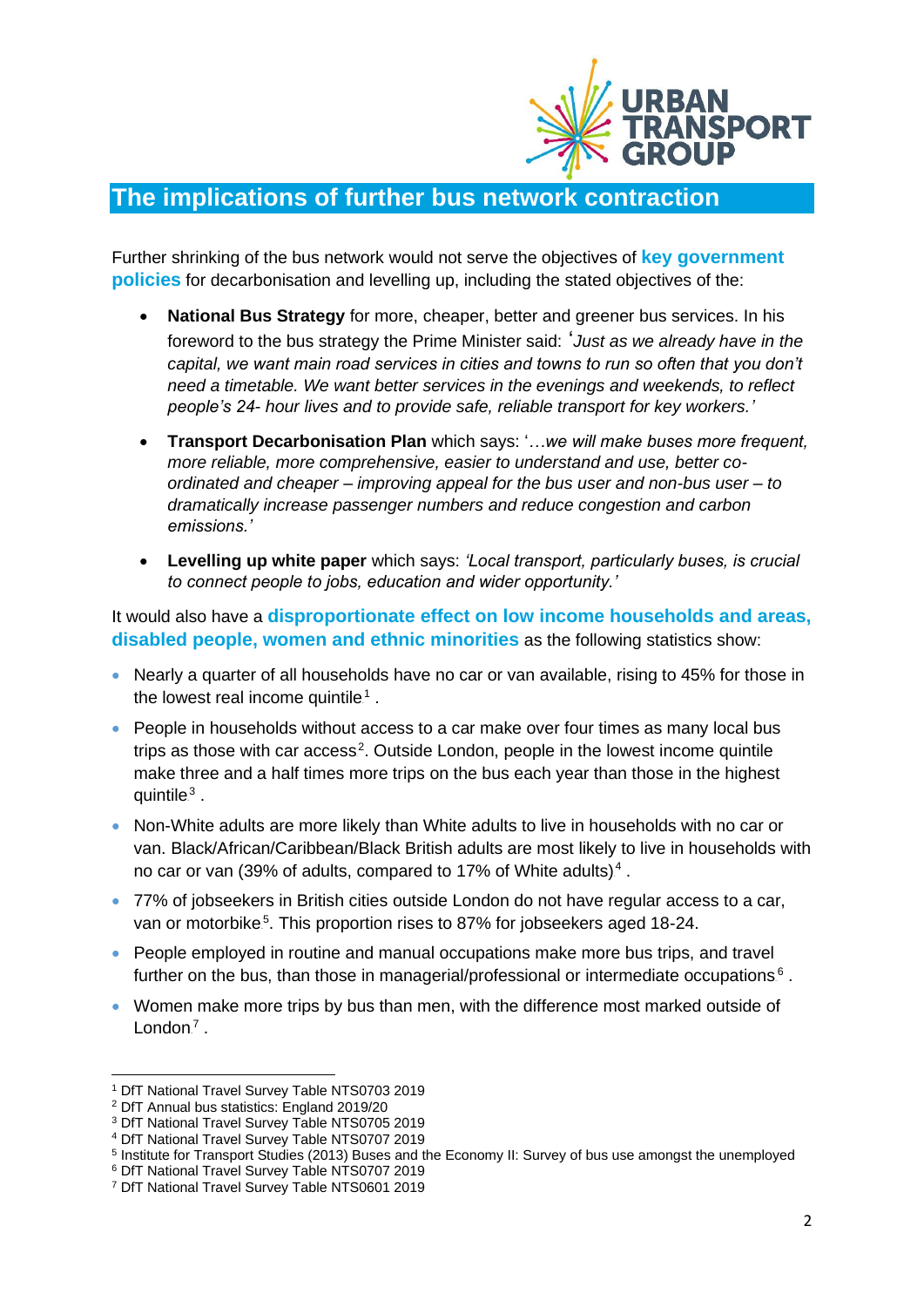

- Outside London, young people aged 17-20 make more trips on local buses than any other age group. $8$ .
- People with a disability are more likely to travel by bus than people without a disability.<sup>9</sup>

It would **also follow on from years of pre-COVID decline in bus** services and bus use (as well as above inflation fares rises). For example, in the metropolitan areas:

- bus patronage fell by 15% between 2009/10 and 2018/19
- bus fares went up by 40% (above inflation) between 2005 and 2019
- bus miles declined from 354 million in 2009/10 to 302 million in 2018/19.

## **What should happen next?**

#### **On funding…**

Government should use the next six months to put in place a long term, enhanced and devolved approach to funding bus services which is:

- Capable of delivering the bus strategy's aspirations for more, better, cheaper and greener bus services. This will require higher levels of subsidy than was the case pre-COVID given that funding prior to COVID was not sufficient to prevent year-on-year decline.
- Streamlined. The system of funding that existed pre-COVID (and which is essentially intact) was not coordinated, efficient or linked to a coherent set of objectives.
- Devolved to those transport authorities who wish to take responsibility for it. This would mean that subsidies could be far more effectively targeted than is possible through either a one-size fits all national approach or if it is routed to commercial operators.

#### **On local control over bus services…**

We welcome the recent comments of the Secretary of State for Transport following on from the failed legal challenge by operators to the TfGM franchising proposal where he said: *"This is our vision, to see buses in Manchester – indeed everywhere around the country – run just like they are in London where you're not so much looking up the timetable, you just know the next bus is on its way. I very much welcome this outcome and look forward to working with the mayor to deliver it."* <sup>10</sup>

<sup>8</sup> DfT National Travel Survey Table NTS0601 2019

<sup>&</sup>lt;sup>9</sup> DfT (2017) Disabled people's travel behaviour and attitudes to travel

<sup>10</sup> 'Transport Secretary: Greater Manchester will lead the way for buses across the country' 11/03/22 https://www.questmedianetwork.co.uk/news/regional-news/transport-secretary-greater-manchesterwill-lead-the-way-for-buses-across-the-country/